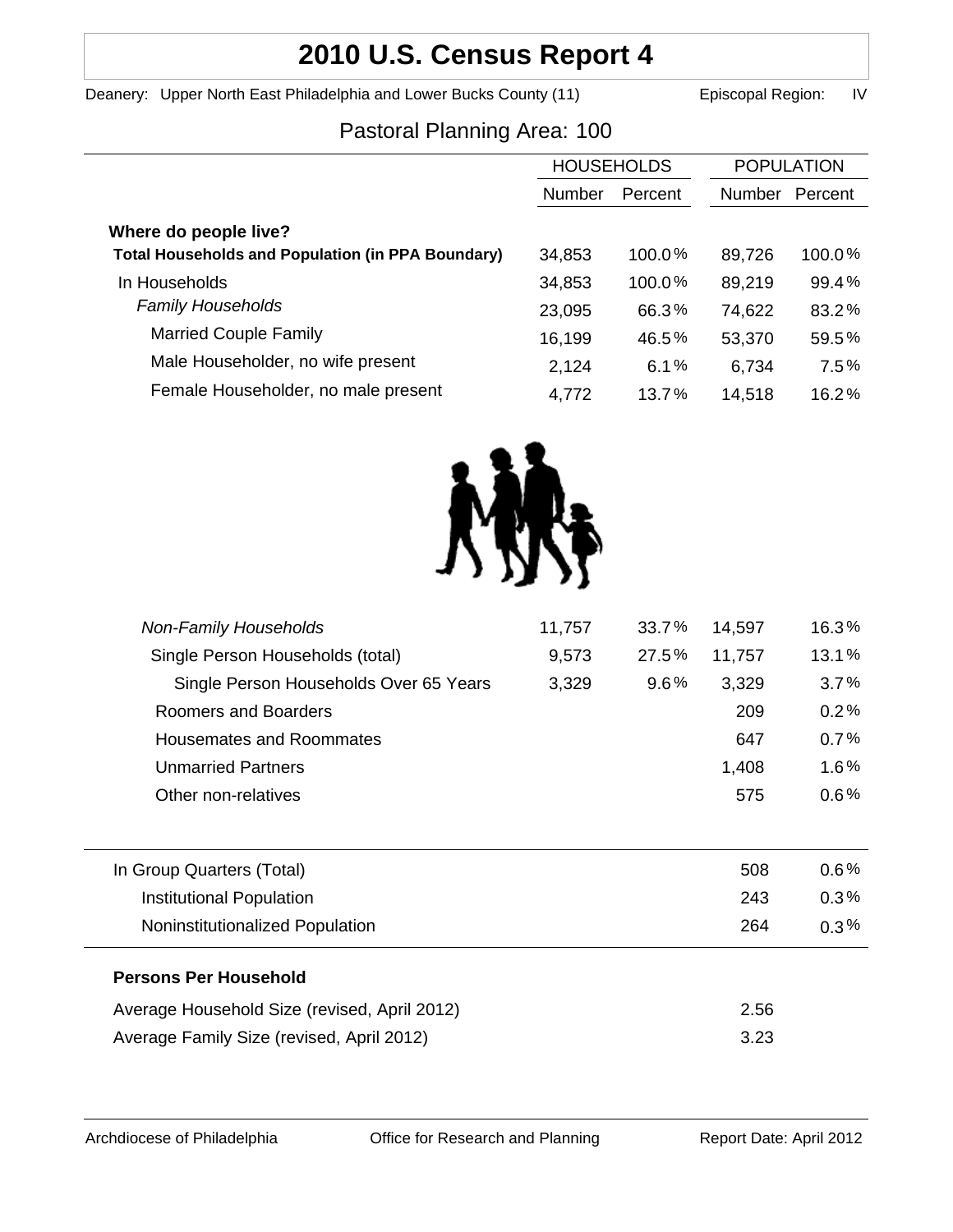## **2010 U.S. Census Report 4**

Deanery: Upper North East Philadelphia and Lower Bucks County (11) Episcopal Region: IV

## Pastoral Planning Area: 100

|                                                   | <b>POPULATION</b> |         |
|---------------------------------------------------|-------------------|---------|
| <b>CHILDREN - UNDER AGE 18</b>                    | Number            | Percent |
| Total Children - Under Age 18 (in PPA Boundary)   | 19,152            | 100.0%  |
| In Households                                     | 19,107            | 99.8%   |
| Householder or spouse is under 18                 | 9                 | 0.0%    |
| With Related:                                     |                   |         |
| Married-Couple Family                             | 11,059            | 57.9%   |
| Male Householder, No Wife Present                 | 1,355             | 7.1%    |
| Female Householder, No Husband Present            | 3,915             | 20.4%   |
| <b>Other Related Householder</b>                  | 490               | 10.0%   |
| <b>With Non-Relatives</b>                         | 356               | 1.9%    |
| Grandparent Householder                           | 1,923             | 10.0%   |
| In Group Quarters                                 | 45                | 0.2%    |
| Institutionalized population                      | 42                | 0.2%    |
| Noninstitutionalized population                   | 3                 | 0.0%    |
| <b>ADULTS - AGE 65 AND OLDER</b>                  |                   |         |
| Total Adults - Age 65 and Older (in PPA Boundary) | 11,935            | 100.0%  |
| In Households                                     | 11,657            | 97.7%   |
| Family Households:                                | 7,915             | 66.3%   |
| Is Householder or Spouse                          | 6,506             | 54.5%   |
| With Other Relative Householder                   | 248               | 2.1%    |
| With Non-Related Householder                      | 59                | 0.5%    |
| is Parent                                         | 810               | 6.8%    |
| is Parent-in-Law                                  | 293               | 2.5%    |
| In Non-family Households:                         | 3,742             | 31.4%   |
| Male Living Alone                                 | 1,029             | $8.6\%$ |
| Male not Living Alone                             | 122               | 1.0%    |
| Female Living Alone                               | 2,301             | 19.3%   |
| Female not Living Alone                           | 97                | 0.8%    |
| Other                                             | 195               | $1.6\%$ |
| In Group Quarters                                 | 278               | 2.3%    |
| Institutionalized population                      | 155               | 1.3%    |
| Noninstitutionalized population                   | 122               | 1.0%    |
| Housing Units in the Pastoral Planning Area       |                   |         |
| <b>Total Housing Units</b>                        | 37,323            | 100.0%  |
| Occupied                                          | 34,853            | 93.4%   |
| Owner-Occupied                                    | 20,574            | 55.1%   |
| Renter-Occupied                                   | 14,278            | 38.3%   |
| Vacant                                            | 2,470             | 6.6%    |

Archdiocese of Philadelphia **Office for Research and Planning** Report Date: March 2012